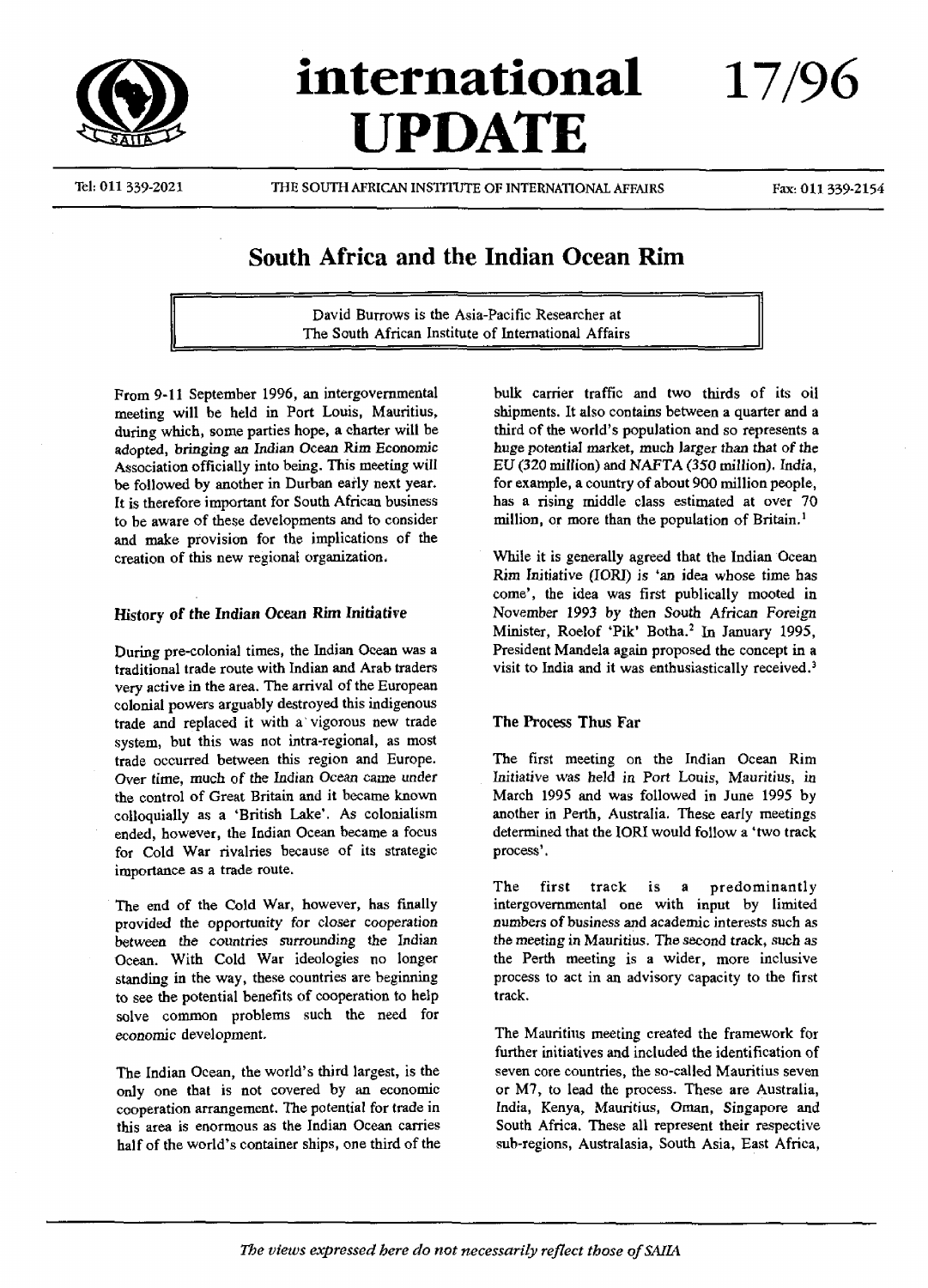the Indian Ocean Islands, the Gulf, South East Asia and Southern Africa.<sup>4</sup>

A decision was also made to restrict the IORI to economic issues at first and explicitly excluded sensitive security matters. This was partly a result of the contentious relationship between India and Pakistan and competing regional naval interests. It was also decided that the IORI would not interfere with existing regional economic cooperation arrangements.

Since then there have been several other meetings including a Work Group meeting in Mauritius in August 1995, one in New Delhi in December 1995 and another in Mauritius in May 1996. At the coming conference in Mauritius in September, the Draft Charter will be discussed and the formal members of the IORI will be increased to fourteen. The so-called New or N7 will be Indonesia, Madagascar, Malaysia, Mozambique, Sri Lanka, Tanzania and Yemen.

#### Problems Facing the IORI

#### *Does (he IOR Qualify as a 'Region\*?*

The first problem is a definitional one. The Indian Ocean Rim claims to be a 'region' in order to qualify for a process of 'regional integration'. It has been questioned whether the Indian Ocean Rim actually forms a 'region' at all in terms of international relations theory and therefore whether the whole process is not flawed *ab initio.*

Most world regions conform to some if not all of a range of criteria which include geographic proximity, shared culture, language, religion or ethnicity, or some form of shared history. They are also usually areas of similar economic development. The Indian Ocean Rim conforms to very few of these criteria. It is a heterogeneous area with great diversity of language, culture, ethnicity and religion. It contains countries of widely differing size and population, economic level and the distances between countries on the extremities of the area is vast. All of these factors make defining the area as a region problematic.

The counter argument is that there are indeed other examples of functioning regions which cross oceans, such as the North Atlantic Treaty Organization (NATO) and the Asia Pacific Economic Cooperation grouping, APEC. hi fact, APEC is often referred to colloquially as the 'Pacific Rim'.

Closer examination, however, will show that other

ś.

factors bind these above mentioned regions together which are not present in the IOR. Where NATO and APEC were built on a network of pre-existing relationships, the IORI, while not starting altogether from scratch, will have far fewer institutional links to expand.

Thus while NATO and APEC were building on *existing* relationships, the IORI will be attempting to *create* them. In the IOR, intra-regional trade is still at a very low level, about 20% compared to 66% in the Asia-Pacific region and barely *2%* of the world total.<sup>5</sup>

Another counter-argument is that far from being a stumbling block, the diversity of the region is in fact an asset. As has been outlined above, trade links in the region have always existed, but there is much room for expansion. The potential for growth of trade is huge as there are vast untapped markets and opportunities. There is also a good mix of relatively developed and less developed countries, producers and consumers. This could result in a self-sufficient trade area. As the entire region is situated in the South, the advice and technical assistance available to those countries lower down the development ladder from those higher up will be more relevant than advice from countries in the North, which have totally different histories.

This debate leaves us with two alternatives. Either a viable region exists or it doesn't. What implications flow from this?

# *No Region Exists*

If no region exists, either the whole process is flawed *ab initio* or the process is actually something other than regionalism. For obvious reasons, the first view is not popular, but does come up from time to time.

# *(i) The IORI is Flawed*

Proponents of this line of reasoning would rather encourage countries of the Indian Ocean Rim to conclude a network of bilateral rather than multilateral agreements which would result in greater interaction across the ocean. They argue that a more appropriate time to consider further integration would be when a feeling of community has emerged.

Participants in the IORI already realise that individually they represent several overlapping sub-regional groupings and from the outset it has been recognised that these previous agreements will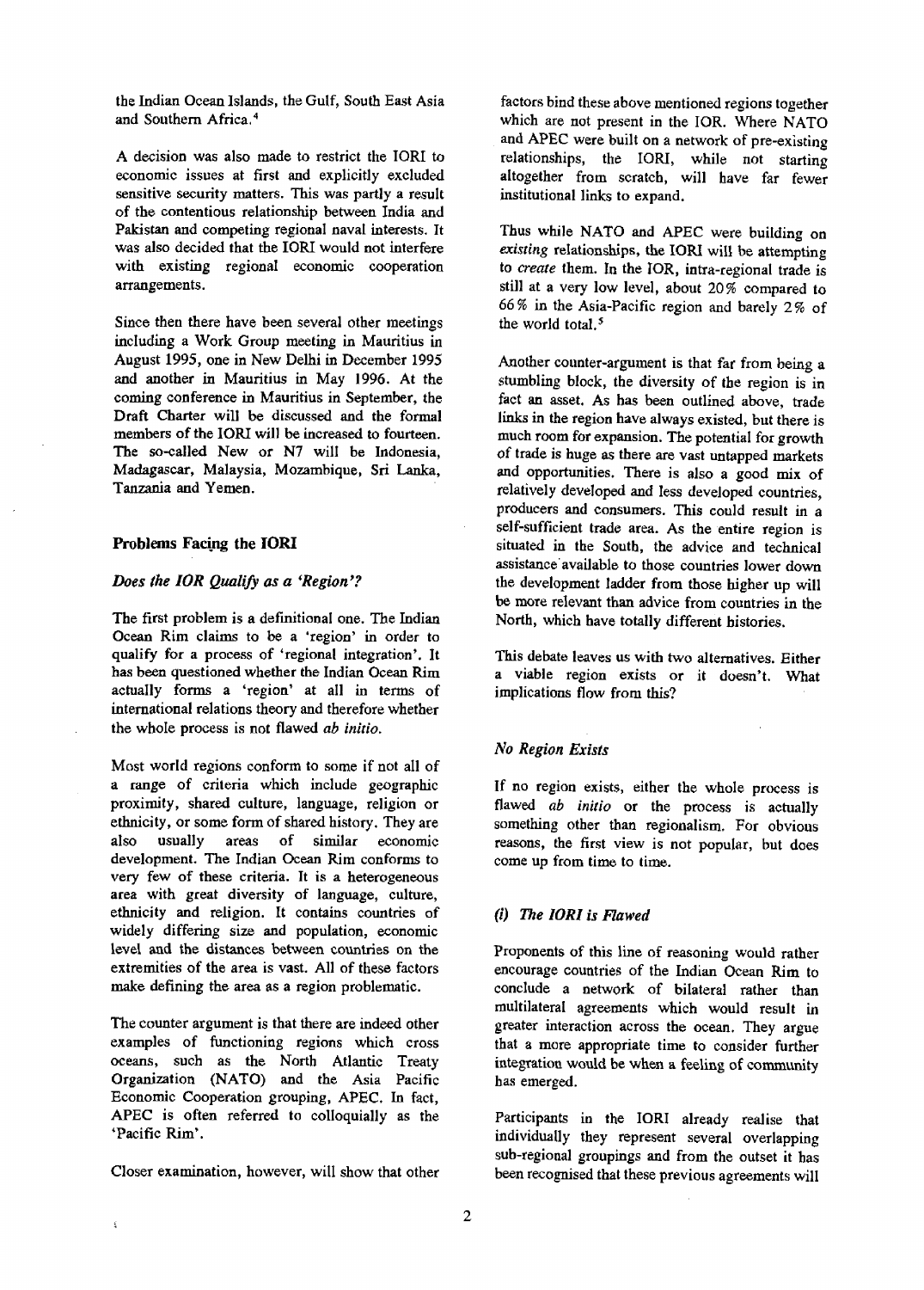have to take priority over the IORI. Thus it is also argued that these sub-regional groupings first need to be developed further in order to make the potential for cooperation over a wider area more viable.

#### *(ii) The IORI is not a 'Regional' Initiative*

The second argument was identified by Mfundo Nkuhlu of the Department of Trade and Industry (DTI). That is, if an Indian Ocean Rim 'region' does not exist, then cooperation must be based on something else. Mr. Nkuhlu suggests that 'regionalism' in the Indian Ocean Rim may in fact be 'globalism masquerading under the banner of regionalism'.<sup>6</sup> This view requires further discussion.

One of the *major* forces driving the IORI is the idea of South-South co-operation. The developing world is feeling increasingly marginalized in its dealings with the north. It sees the developed world becoming increasingly balkanized into large, powerful trade blocs such as the EU, NAFTA and APEC. There is thus **a** feeling that the only way to avoid becoming excluded is to cooperate in order to present a united front in negotiations for trade access with these groupings. It is believed that the combined strength of several countries will put developing states in a stronger bargaining position than if they negotiated individually.

Countering this trend, however, is the World Trade Organization (WTO) created in January 1995, which has as its aims the harmonization of world trade and the gradual elimination of tariffs and other barriers to trade. It views regional groupings as a stepping stone to global trade and does not want to see them become exclusive 'trade blocs'. The WTO therefore encourages the principle of 'open regionalism'.<sup>7</sup>

The idea is that it may be easier for countries to reduce tariffs in their region first and as they gain confidence, open their markets to global competition. Thus the IORI may be simply an expression of this process, and form part of a growing overlapping system of regional trade agreements which will eventually result in global free trade. It is in this sense then that IORI could be described as 'globalism masquerading under the banner of regionalism'.

#### A *Region Does Exist*

The other alternative is that if an Indian Ocean Rim 'region' does indeed exist, then the theory of regions is obviously outdated and needs to be revised in order to bring it into line with current practice. The obvious commitment of the member states of the IORI to this process seem to indicate that they do not see these theoretical problems as obstacles and are moving ahead regardless.

# **Which Countries Qualify for Membership of the IORI?**

An allied problem is how to define the limits of the region and thus eligibility of states for membership. This may sound a simple task, but is in fact complex and is a potential stumbling block to further cooperation in the IOR.

Depending on definition, the 'region' could consist of between 29 and 44 countries; this problem is *aggravated* by *the adoption of the principle* of *'open* regionalism' which could, in theory at least, allow for the inclusion of sub-regions in their entirety, further enlarging an already unwieldy grouping.

Thus in order to remain within the precepts of the WTO, the IORI should adopt the principle of open regionalism. In order to make the region viable however, it is important to start small and increase membership as the organization gains momentum. There appear to be two approaches to this process, a slow track and a fast track.

Australia appears to favour the fast track and would like to see 35 countries quickly incorporated into the IORI. India, amongst others, feels that this would be too fast and wants to start with a smaller number of member states and expand only gradually.<sup>8</sup> The recent increase in membership of the IORI from seven to fourteen has already been criticised as premature by those who believe that more progress should be made before further expansion.

# **What Type of Regionalism is most Appropriate for the IORI?**

A final problem is that of defining the *type* of regionalism required in the IOR. The traditional model of integration is that of the European Union which aims to result eventually in political union. It is argued that this is not the model of choice for the IORI as much of the region has emerged from colonialism only comparatively recently. The surrender of sovereignty is out of the question. Thus relations between member states are likely to be more along the lines of cooperation rather than integration.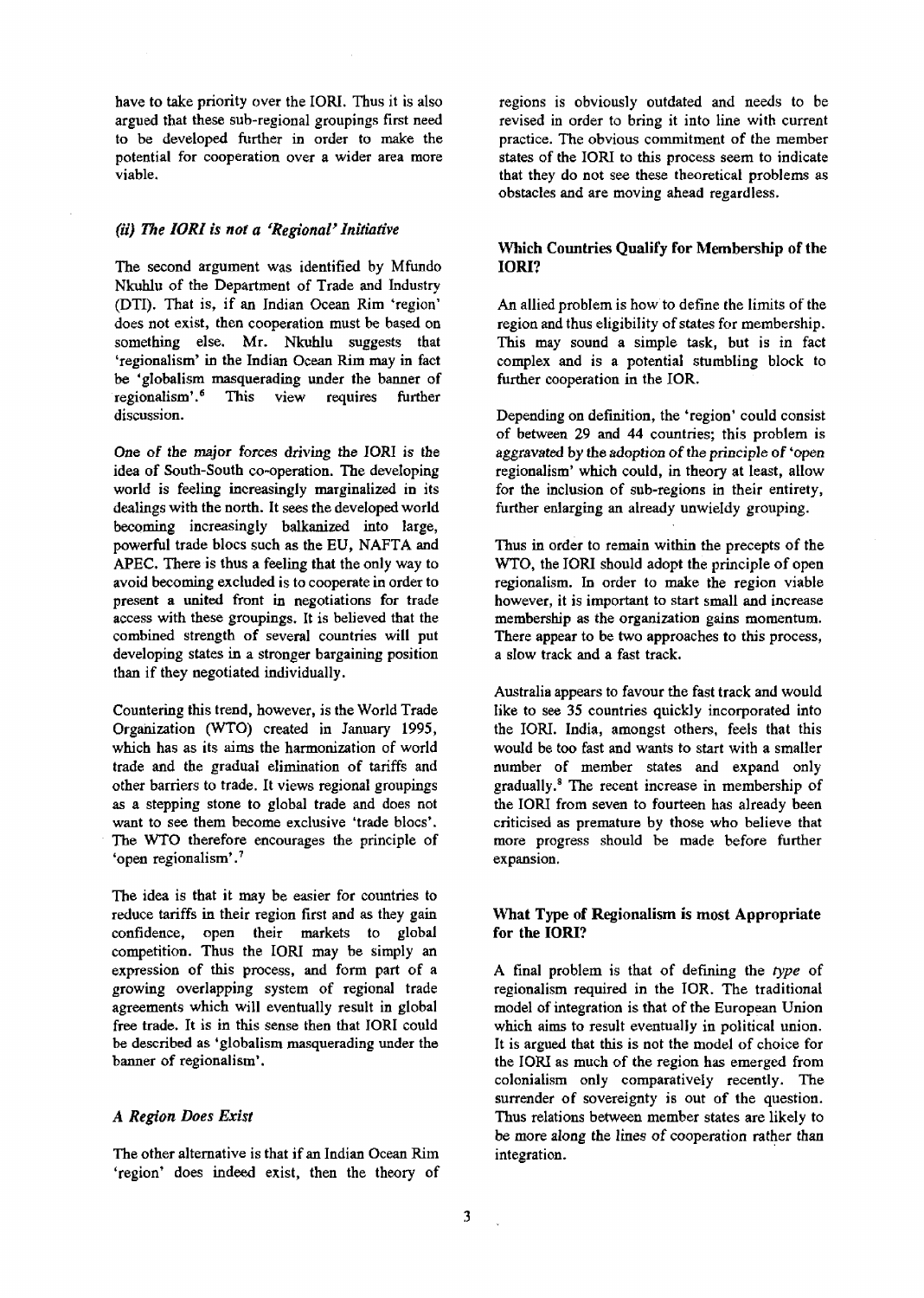As has been mentioned earlier, the IORI is an attempt at South-South cooperation which is fundamentally different from customs union theory as applied in the developed world. Customs Union Theory attempts to *expand* existing free trade whereas the IORI needs to *create* trade. Thus the type of cooperation envisaged may have more in common with development economics than tariff theory.

It should thus be clear that the IORI is a long term initiative and while localized benefits should be visible fairly quickly, the region is unlikely to develop economically as rapidly as other regional organs especially those in the Asia-Pacific. This does not mean, however, that the initiative is doomed, but rather that considering the difficulties faced by many nations in the region it represents a means to sustainable growth and economic development. It is not a 'quick fix'.

# **How Will This Affect South** Africa?

South Africa has been a major player in the development of the IORI from the inception of the project and Pik Botha and President Mandela's speeches. Recently, however, doubts have been expressed from various quarters, including sections of government as to whether the IORI will be of benefit to South Africa economically.

It is important that the government is aware of the potential pitfalls involved and thus enters negotiations with open eyes. It should thus make decisions and provide input at conferences that maximise the benefits of regional cooperation for South Africa and minimise the risks.

What are these benefits and risks?

#### **Potential Benefits**

- Increasing South Africa's international profile;
- Increasing our bargaining power vis-a-vis the developed world for market access as part of a larger economic grouping;
- Reducing suspicion about South Africa's motives in the sub-region by having relations administered multilaterally in a transparent manner;
- Gaining access to markets both in Africa and countries such as India with its huge potential market and growing middle class as well as markets in the Asia-Pacific;
- Preventing potential economic competition from becoming too heated through multilateral negotiations;
- Multilateral action on such common problems as sea rescue, pollution control, especially oil spill cleanup, smuggling, piracy, illegal immigration as well as education and health co-operation on issues such as AIDS; and
- Guaranteed access to oil through the participation of countries such as Oman and possibly Iran.

# **Potential** Risks

The primary risk to the South African economy is the potential for undermining certain industries by allowing preferential access to cheaper products from major producers in the IOR. An obvious example is the textile industry which is already marginal and fears imports of cheap textiles from such countries as India, Mauritius and the eastern part of the rim. The result of this could be an aggravation of the unemployment problem.

This problem needs to be seen in context, however. The South African economy during the Apartheid era became an extremely closed and protectionist one in order to try to offset the effects of sanctions. Thus industries were maintained with subsidies and protectionist tariffs that otherwise would not have survived. In order to modernize the South African economy, and to bring it in line with the precepts of the WTO, tariffs will, in any event, have to be lowered and subsidies phased out.

This is never an easy process and means that certain industries will have to restructure in order to survive and may even have to close down if they are unable to become competitive in the global market. This process is likely to be especially painful for the government because of its close relationship with organised labour and its commitment through the RDP to provide employment and improve the lives of the disadvantaged. If the IORI insists on preferential market access for goods at a rate lower than that dictated by the WTO this could aggravate the problem. Some government advisors believe that South Africa cannot afford to comply at this stage.

The second potential problem is that as South Africa is seen as a regional powerhouse, it may have to contribute a proportionately larger share of the development aid to the poorer countries of the Rim. While this will arguably lead to greater